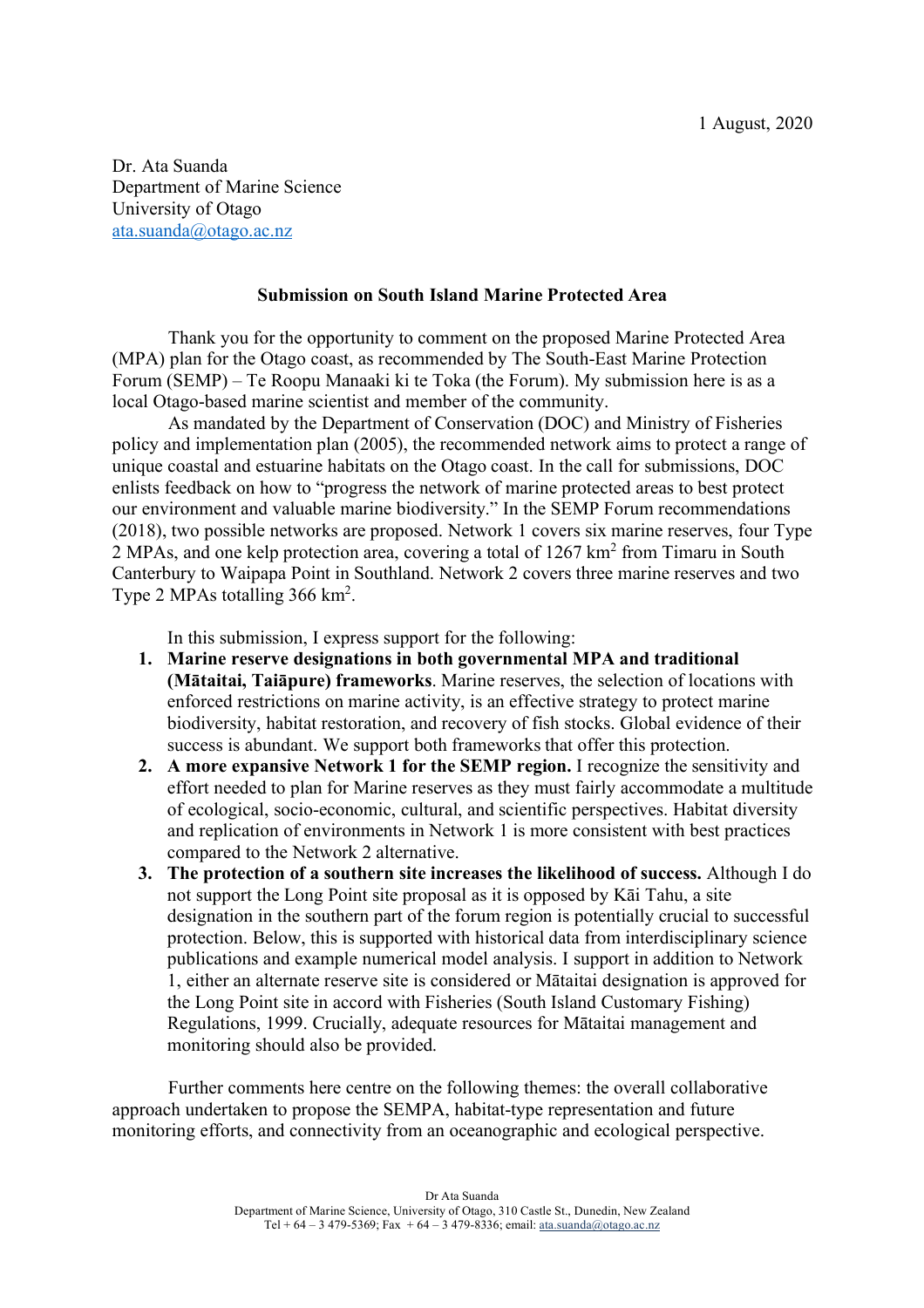### **The collaborative process**

Although the call for submissions does not request feedback on the socio-culturaleconomic perspectives for Marine Reserve design, the long-term success of any network requires support and buy-in from a wide range of ocean users. The design process, including a delegation of a Forum with stakeholders from a variety of perspectives, Kāi Tahu, science, tourism, and recreational and commercial fisheries is impressive and I express support for this overall approach. I hope that the collaborative approach to the Otago region MPA design continues to the establishment and implementation phases. In particular, the consideration of the Irihuka (Long Point) site O1. SEMPF Recommendations (2018) note that the site is an important customary and commercial fishery resource for Kāi Tahu, and there has been a desire by Te Rūnaka o Awarua to establish mātaitai reserves at this location. It further notes that a no-take MPA and the associated fishing prohibitions is a significant negative factor towards Kāi Tahu rūnaka to agree to the establishment of MPAs in their rohe. The report recommends that agencies continue to work with Kāi Tahu to explore their aspirations for establishing and managing Marine Protected Areas in the region, including co-management of the proposed Marine Protected Area. In the spirit of good faith collaboration and shared conservation goals, I express support for customary protection areas such as mātaitai reserves. If co-management were approved by all parties, inclusion of mātaitai reserves as part of the network of marine protected areas would be a preferred outcome. I believe that there is sufficient evidence a protected Southern site would act as a nursery and serve as a significant larval source to downstream populations.

# **Importance of representative habitats**

To function as a viable reserve, two levels of representativeness are captured in Network 1: physical habitat environment (estuarine, substrate type, water depth) and variation in community composition (fish, shellfish, etc.). As in Forum Recommendations (Table 2.1, SEMPF, 2018), 27 of 37 habitats are represented in Network 1, compared to 12 of 37 in Network 2. Habitat diversity and replication of environments in Network 1 are consistent with best practices, subject to sufficient connectivity (e.g., Carr et a., 2019). I note that there is a disagreement about spill-over effects in the Network (Section 5.2, SEMPF, 2018), but also note evidence from worldwide MPAs to suggest fish biomass that accumulates inside MPAs can spill-over into adjacent fished areas (e.g., White et al., 2013).

# **Connectivity**

As acknowledged in the Forum Recommendations (2018) and scientific literature, marine population connectivity is difficult to assess. With a range of life histories, evolutionary strategies, and complexity of ocean currents, connectivity is difficult to measure and quantifiable estimates depend heavily on what is measured and how the data are interpreted. However, connectivity is an essential component of Marine Reserve planning (e.g., Carr et al., 2019) and inherent in the philosophical approach of designing a *network* of protection in favour of a standalone reserve.

For many invertebrate species whose adult stage is largely sessile, dispersal occurs during a pelagic larval stage (e.g., Pineda et al. 2007; Cowen and Sponaugle 2009) where larvae are carried passively by horizontal currents (e. g., Genin et al 2005). This leads to asymmetric gene flow, with upstream populations driving population structure (Pringle et al. 2011). Therefore, the conservation and health of upstream source populations is crucial to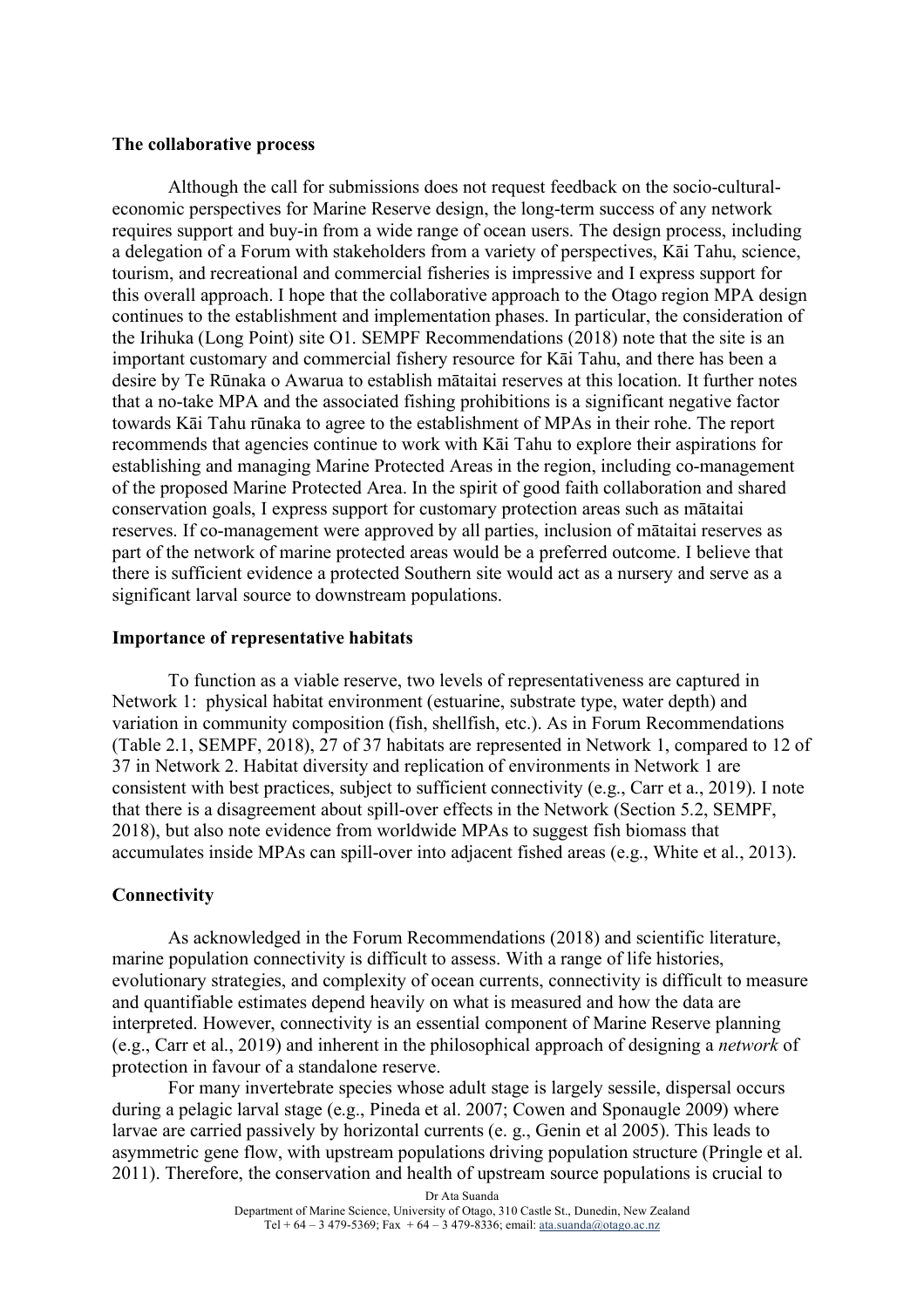ensure ongoing recruitment and long-term protection of downstream populations (Roberts 1997, Lundberg and Jonzen 1999). A marine reserve that does not adequately include source populations runs the risk of negatively effecting the entire network (Crowder et al. 2000).

Many tools exist for evaluating marine connectivity and we recommend that *multiple* estimates of connectivity be included in any future monitoring plan. Below, we illustrate a few regional applications of connectivity to the Otago area specifically commenting on two aspects of the SEMP proposal:

- 1. The baseline connectivity represented in the coloured blue diagrams in the proposal (e.g., Figure 2-5, SEMPF, 2018) *overestimates* southward connectivity.
- 2. With a predominant northward-flowing current to carry planktonic larvae, a high density of subtidal reef habitats, and a healthy fishery, the area between Waipapa and Nugget Point likely serves as a source population for sites downstream. We strongly encourage a form of marine protection in this southern region to help conserve source populations.

## *Physical Oceanographic connectivity*

Physical oceanographic connectivity concerns the influence of ocean currents to the transport and dispersal of marine larvae. In the context of the Otago region, we recognize the relative lack of direct current observations and therefore some limitations to any description of connectivity. However, available historical observations of the predominantly *northward* flowing Southland Current can, and should, be interpreted to provide baseline connectivity estimates. Direct ocean current observations from 2 locations (Nugget Point and Oamaru) were maintained for 7 months in 100 m water depth (Chiswell, 1996). A remarkable aspect of these measurements was a northward flow (Southland Current) persistently to the north (i.e., rarely directed to the south) that was coherent between the two locations. This indicates a limited pathway for freely-drifting material to transit from north to south in this region. Chiswell (1996), notes that measurements in 100 m depth are *onshore* of the core of the Southland Current where flow is strongest and even more northward-trending. Subsequent research suggested that the flow "may be the least variable and most predictable of New Zealand's currents (Chiswell and Rickard, 2011)."

Nearshore current measurements are also few, with more complicated dynamics driven by the combination of winds, tides, waves, and freshwater discharge. However, observations from Russell and Vennell around Cape Saunders indicates that, "the currents around the Cape are dominated by the Southland current which is generally stronger than tidal flows making the current flow in a northeastward direction at most states of the tide (Russell and Vennell, 2017)." This further supports the idea that there is a relative boundary for southward movement of water around the Otago Peninsula. To the north of the peninsula, flow is weaker (Chiswell, 1996) and the nearshore currents are susceptible to retention, recirculation, and even reverse flow that can cause remarkable DNA diversity within short distances (e.g., Jeunen et al., 2019).

For the SEMPA planning, connectivity estimates are drawn as concentric distance markers (e.g., Figure 2-5, SEMPF, 2018), suggesting equal spreading in both directions. The assumption would be that the dispersal is equally probable to the north and south, as would be indicated by a predominantly *diffusive* dispersion regime (e.g., Drake et al., 2011). Because the Southland Current is persistently northward, this flow qualifies instead as being *advective*. In regions of highly variable currents, the diffusive effect can counteract mean advection. However, *particularly south of the Otago Peninsula*, the evidence above suggests a mostly advective region that creates net downstream dispersal northward. Baseline connectivity estimates are therefore more likely shifted northward as seen in Figure 6 of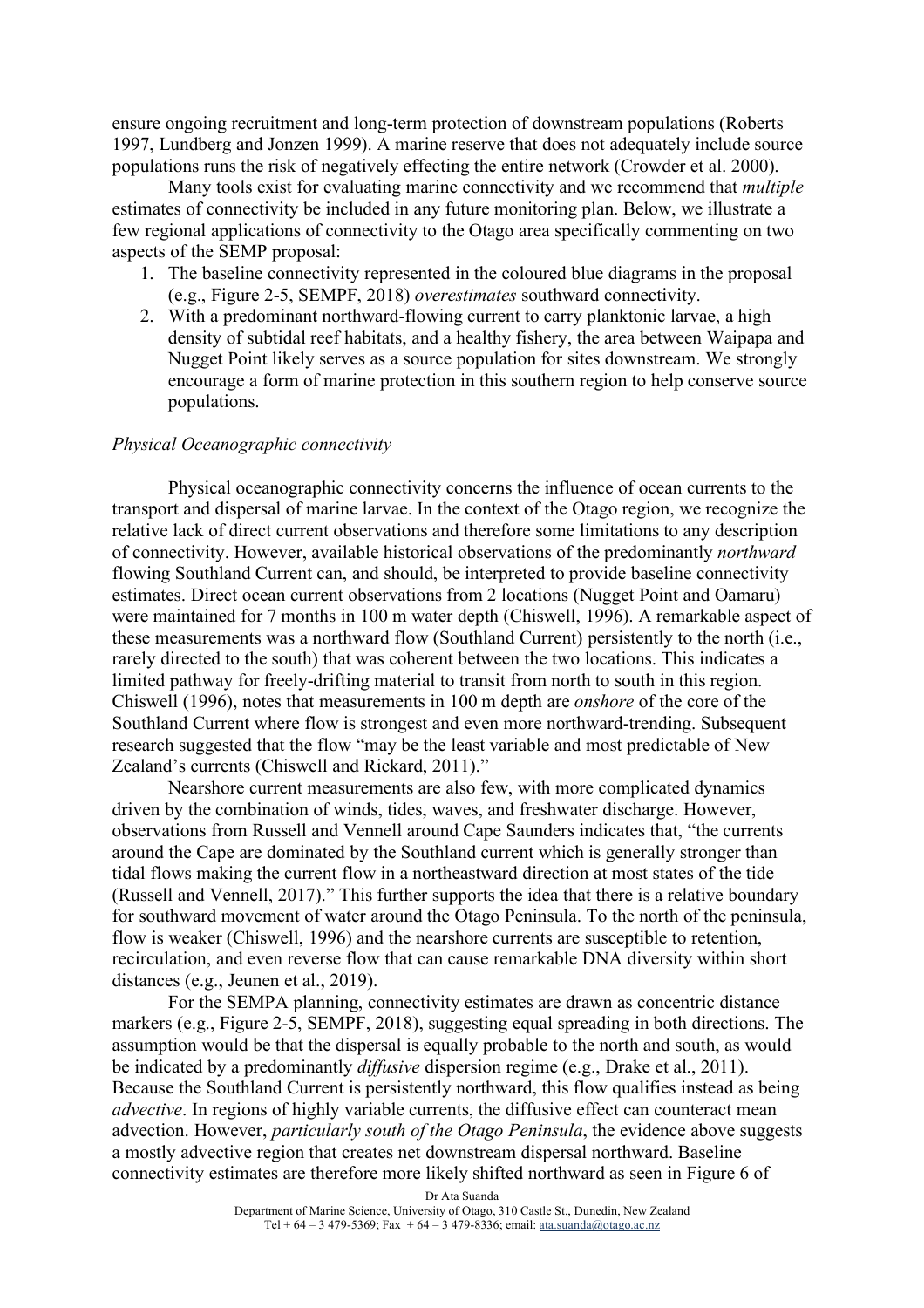Chiswell and Rickard (2011). In this numerical model study, rapid northward transport of material along the Otago coast was such that after 10 days, the mean dispersal distance was 177 km to the North (Chiswell and Rickard, 2011).

These inferences from observations can be further evaluated with Lagrangian particle tracking in physical oceanographic models forced with realistic wind and large-scale current mechanisms. An example is illustrated here, where passive drifting particles ( $n = 50,000$ ) are released at Long Point and the Otago Peninsula every day for 1 year (2017) within a 4-km resolution, 25-year simulation of New-Zealand wide ocean circulation (Figure 1). These model outputs are publicly available through the MOANA project website, https://www.moanaproject.org/data, and a wide range of drift experiments and particle releases can be conducted. In this experiment, 10 days after release particles originating near Long Point are distributed predominantly to the North of the release location (left panel). Particles are found throughout the Otago coastline, remain somewhat close to shore, and are concentrated around the recirculation area of the Blueskin Bay eddy north of the Otago Peninsula (e.g., Murdoch et al., 1990). Few particles transit to the south of the Long Point release location. Particles released from the Otago Peninsula (right panel) similarly transit to the north. Although some particles are retained nearshore, relative to the Long Point release, particles are spread more across the shelf and are exported to offshore regions following the curvature of the depth contours (not shown). In this release, few particles move to the south indicating again the net northward dispersal and a downstream connectivity pattern.



Figure 1: Example physical oceanographic model output used to aid connectivity estimates. Colour is the Log distribution of the probability that a particle lands in a 10 km x 10 km grid around the South Island, 10 days after release. Release locations Long Point (left panel) and Otago Peninsula (right panel) are denoted by the red circles.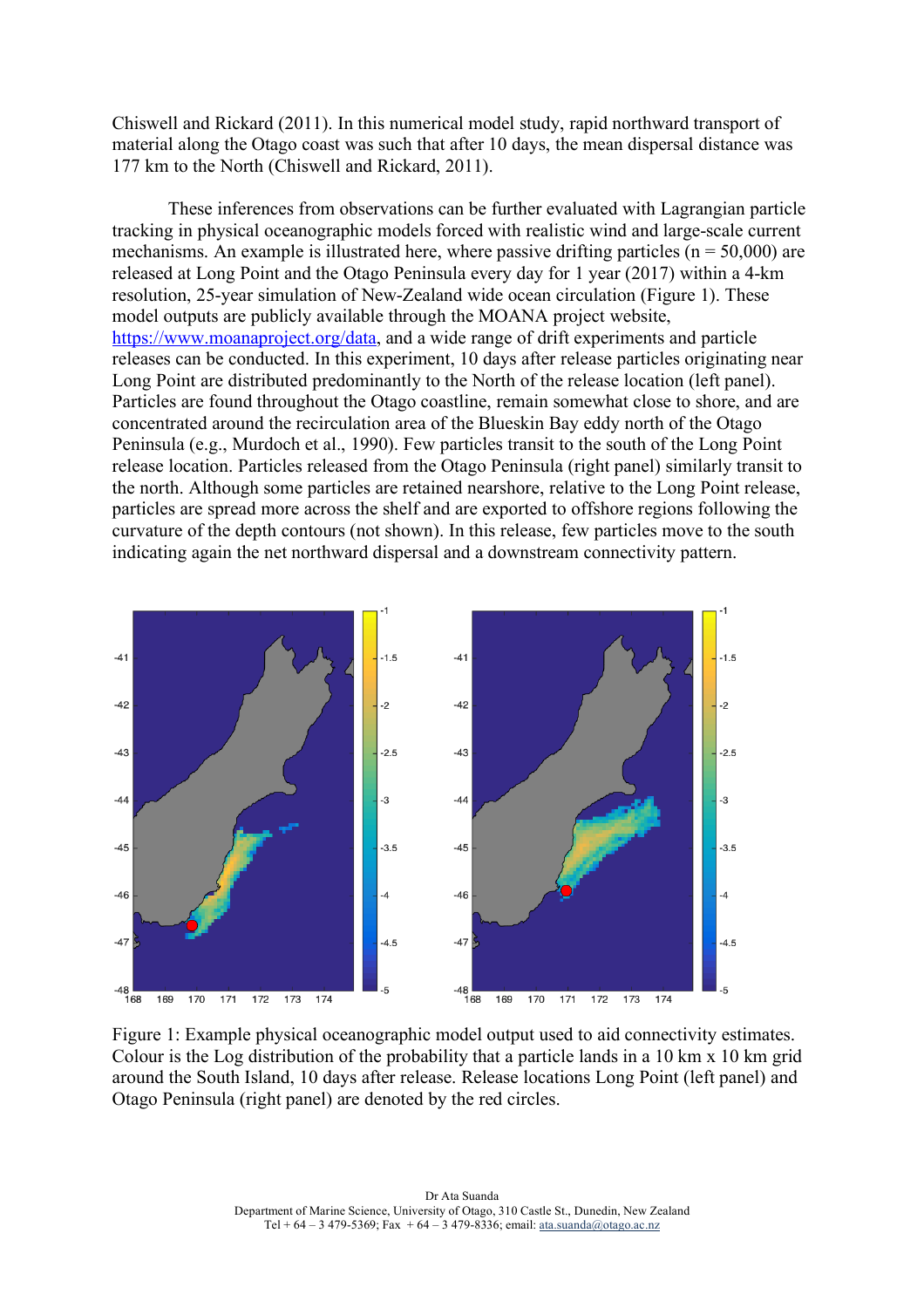#### *Genetic Connectivity*

For the South Island, there have been few molecular studies with sufficiently concentrated sampling to provide genetic evidence that southern coastal populations act as a regional source. However, published genetic connectivity data for offshore sites (e.g., Zeng et al. 2019) clearly shows sites to the south and southeast of the Otago coastline contribute offspring to sites further north, including the Chatham Rise. This is interpreted as deep ocean currents promoting the south to north movement of larvae in deep water, in a similar manner as described above for the coastal situation.

Similarly, there are limited analyses and measurements of life history and larval behaviour in the taonga species protected in SEMPA. However, work on blue cod larvae by Robertson (1973) suggests that blue cod eggs are positively buoyant and can be passively transported by prevailing currents for 6 days. Together with the prevailing northward flow of the Southland Current, this supports the hypothesis that southern populations can act as important genetic sources within the consultation area.

These combined considerations lead me to comment on the potential for site Irihuka, Long Point site O1. I note the opposition to O1 due to cultural significance and economic value of this location, but believe that protection in this area is crucial to the Marine Reserve network success. Figure 2-7 of the 2018 forum report indicates a region of high catch intensity of trawled fishery running from Long Point, past the Clutha River. If an alternate location cannot be considered, I recommend customary protection should be approved and implemented as part of the regional network (an expansion of Network 1). If included in the network as a mātaitai reserve, the Irihuka reefs have the clear potential to continue to be a healthy source population feeding important harvesting sites to the north. Representation of these southern populations in the reserve network will help ensure continuous fishery yields throughout the region, as well as promote genetic connectivity through the system.

My best wishes to DOC and MPI towards the implementation of this network of protected areas that will be a benefit for New Zealand oceanic ecosystems for decades to come.

Sincerely,

 $k/4$ 

Dr. Ata Suanda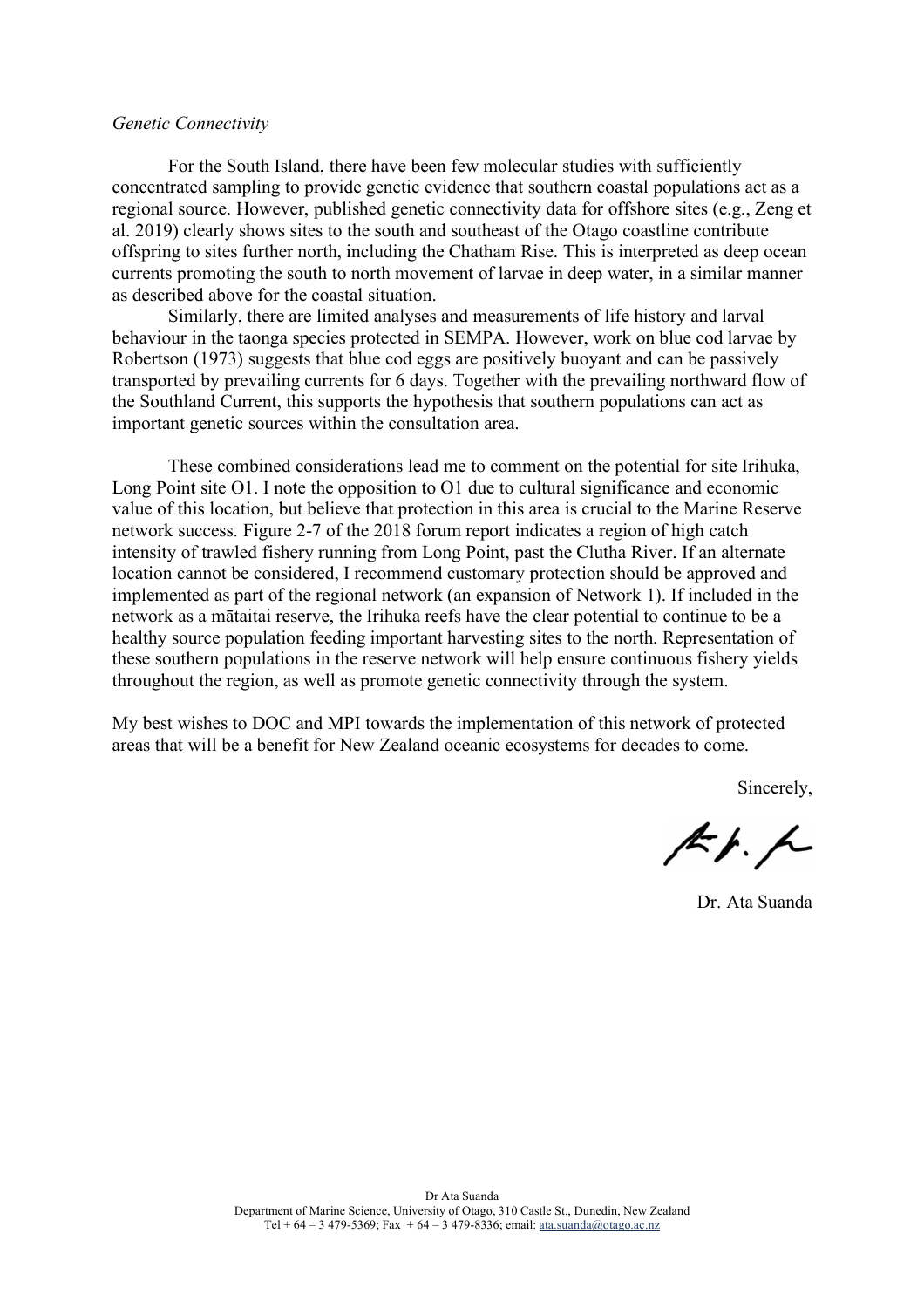# **References**

- Department of Conservation and Ministry of Fisheries. 2005. Marine Protected Areas Policy and implementation plan. Wellington. 25 p.
- South-East Marine Protection Forum. 2018. Recommendations to the Minister of Conservation and the Minister of Fisheries: Recommendations towards implementation of the Marine Protected Areas Policy on the South Island's south-east coast of New Zealand. Department of Conservation. Wellington. 314 p.
- Carr, Mark H. et al. 2019. "Marine Protected Areas Exemplify the Evolution of Science and Policy." *Oceanography* 32(3): 94–103.
- Chiswell, Stephen M. 1996. "Variability in the Southland Current, New Zealand." *New Zealand Journal of Marine and Freshwater Research* 30(1): 1–17.
- Chiswell, Stephen M., and Graham J. Rickard. 2011. "Larval Connectivity of Harbours via Ocean Currents: A New Zealand Study." *Continental Shelf Research* 31(10): 1057–74.
- Cowen, R. K., and Sponaugle, S. 2009. Larval Dispersal and Marine Population Connectivity. *Annual Review of Marine Science*, 1, 443-466.
- Crowder, L. B., Lyman, S. J., Figueira, W. F., and Priddy, J. 2000. Source-sink population dynamics and the problem of siting marine reserves. *Bulletin of Marine Science,* 66(3), 799- 820.
- Drake, Patrick T., Christopher A. Edwards, and John A. Barth. 2011. "Dispersion and Connectivity Estimates along the U.S. West Coast from a Realistic Numerical Model." *Journal of Marine Research* 69(1): 1–37.
- Fisheries (South Island Customary Fishing) Regulations, 1999.
- Genin, A., Jaffe, J., Reef, R., Richter, C., and Franks, Peter. 2005. Swimming Against the Flow: A Mechanism of Zooplankton Aggregation. *Science* (New York, N.Y.). 308. 860-2. 10.1126/science.1107834.
- Jeunen, Gert-Jan et al. 2019. "Environmental DNA (EDNA) Metabarcoding Reveals Strong Discrimination among Diverse Marine Habitats Connected by Water Movement." *Molecular Ecology Resources* 19(2): 426–38.
- Lundberg, P., and Jonzen, N. 1999. Optimal population harvesting in a source-sink environment. *Evolutionary Ecology Research*, 1(6), 719-729.
- Murdoch, R. C., R. Proctor, J. B. Jillett, and J. R. Zeldis. 1990. "Evidence for an Eddy over the Continental Shelf in the Downstream Lee of Otago Peninsula, New Zealand." *Estuarine, Coastal and Shelf Science* 30(5): 489–507.
- Pineda, J., Hare, J. A., and Sponaugle, S. 2007. Larval Transport and Dispersal in the Coastal Ocean and Consequences for Population Connectivity. *Oceanography*, 20(3), 22-39.
- Pringle, J. M., Blakeslee, A. M., Byers, J. E., and Roman J. 2011. Asymmetric dispersal allows an upstream region to control population structure throughout a species? *Range. Proc. Natl Acad. Sci*. USA 108:15288–15293.
- Robertson DA 1973. Planktonic eggs and larvae of some New Zealand marine teleosts. University of Otago Unpublished Ph.D. Thesis, Dunedin. pp 350+.
- Roberts, C. M. 1997. Connectivity and management of Caribbean coral reefs. *Science*, 278(5342), 1454-1457.
- Russell, P., and R. Vennell. 2017. "High-Resolution Observations of Secondary Circulation and Tidally Synchronized Upwelling around a Coastal Headland." *Journal of Geophysical Research: Oceans* 122(2): 890–913. 74–79.
- White, Crow et al. 2010. "Ocean Currents Help Explain Population Genetic Structure." *Proceedings of the Royal Society B: Biological Sciences*: rspb20092214.